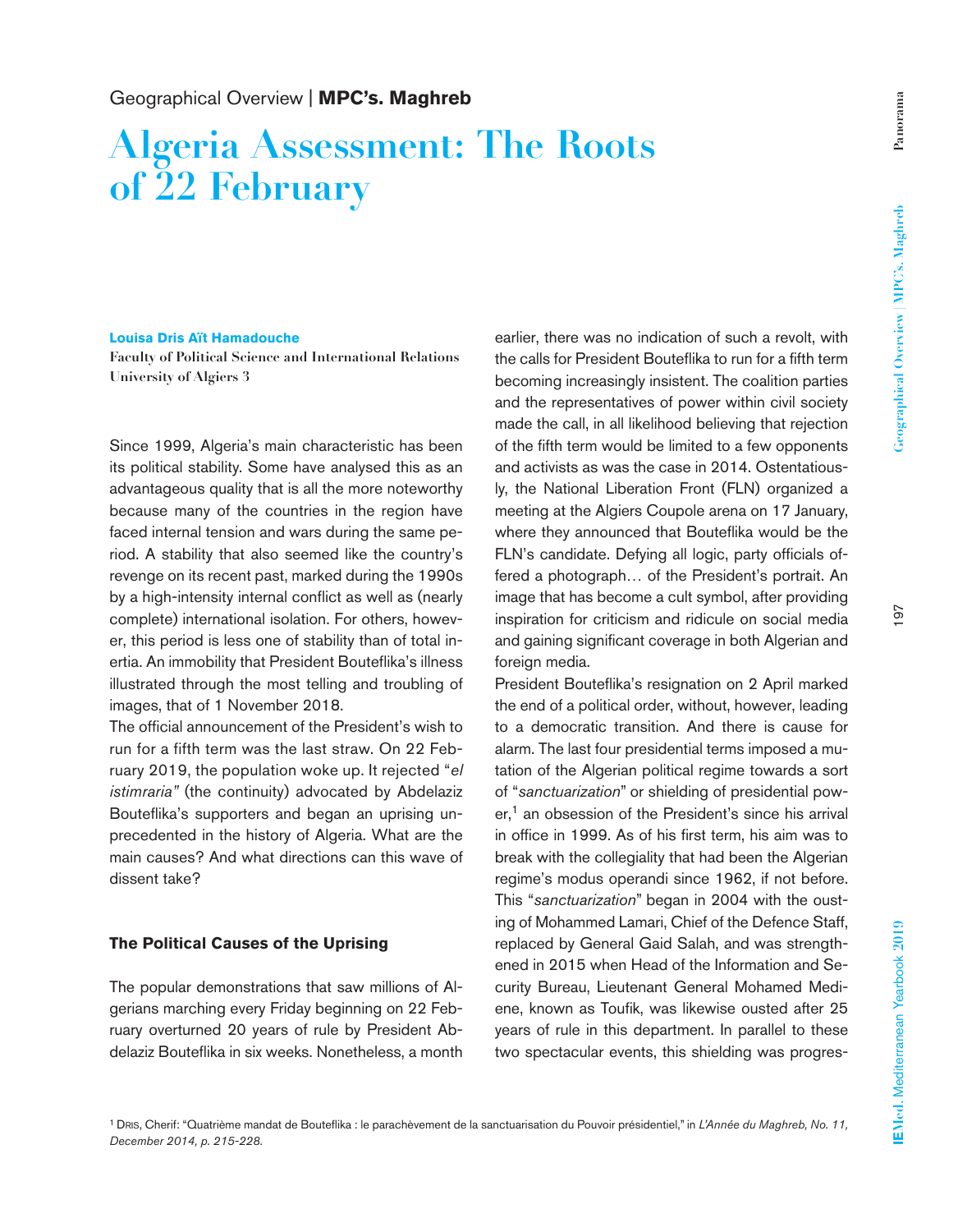sively reinforced through changes in the different security and army corps,<sup>2</sup> offering President Bouteflika ample margin to consolidate his power. The latter was granted legal force through the adoption of the 2016 Constitution, which officially endows Algeria with an "ultra-presidentialist" regime.

The last four presidential terms imposed a mutation of the Algerian political regime towards a sort of "*sanctuarization*" or shielding of presidential power

# **Institutional Disintegration and Its Consequences**

These changes occurred in a special context for at least two reasons. The first was President Bouteflika's health. His illness marginalized him from the national and international political scene for six years, which should have weakened him politically and diminished his power of decision. Paradoxically, this was not the case. The second particular factor is the rise of private economic actors, employers united through the *Forum des chefs d'entreprises* (FCE), or Forum of Business Owners. Founded in 2004, their influence has grown continuously, to the point of gaining the capacity to sway economic and political decisions, and contributing to making Prime Minister Abdelmadjid Tebboune step down from his post three months after his appointment.

In addition to reshuffling in the circles of power, the salient feature of these past five years has been the systematic undermining of the institutions of the republic. Arbitration of conflicts is increasingly taking place outside institutional frameworks. By way of illustration, let us consider the case of the wrestling match between Prime Minister Tebboune and certain FCE members, and the Head of State's revocation of the decisions taken by his Prime Minister. On the political level, the overthrow of the president of the

People's National Assembly (APN) by MPs of the ruling coalition and the image of the Assembly doors chained shut will long remain an eloquent symbol of this advanced process of institutional disintegration. The latter was further aggravated when President Bouteflika decided to postpone the 18 April presidential elections and dissolve the High Independent Commission for Election Oversight (HIISE). Considered a gross violation of the constitution, these two decisions provide information on the distinguishing feature of Bouteflika's rule: an avowed propension for autocracy.

The institutional weakening naturally also affected the security aspect. There is no denying that, from a "hard security" point of view, Algeria has maintained a stability that contrasts sharply with its neighbours to the South and East. No terrorist attacks have been perpetrated over these past years. The borders are tightly controlled and security cooperation with neighbouring countries has been pursued. Nonetheless, non-military threats have not disappeared. The affair with the seizure of 700 kilos of cocaine in May 2018 attests to this. The largest ever recorded in Algeria, this seizure has provided proof, if more were needed, of Algeria's vulnerability to non-military threats. Moreover, and by admission of politicians themselves, financial crime and corruption networks linked to the interest groups within the structures of power (*el issaba*, i.e. "the gang"), are not only a threat to national security, but also to the survival of the political system itself. As evidence, the wave of arrests of generals, the deposal of the head of the General Directorate of National Security, after having indirectly challenged his opponents to conduct a real anticorruption campaign, and the media war.

#### **The Economic Causes of the Uprising**

While waiting to ascertain whether there will be an economic before and after 22 February 2019, it is already possible to provide some answers regarding the 2014 economic before and after. That was the year the Algerian economy entered a stage of rising financial difficulties due to the collapse in the price of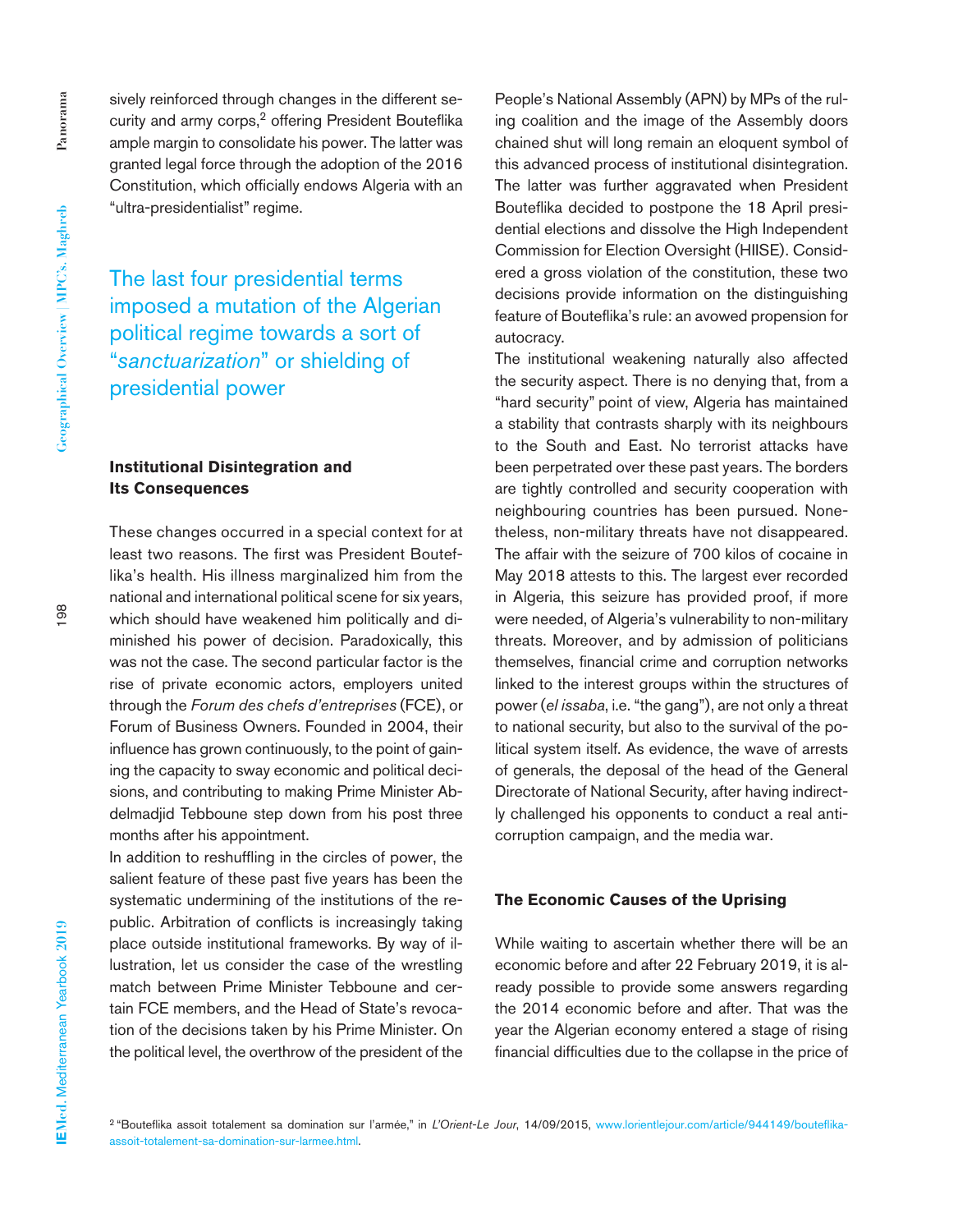the oil barrel, which led to the halving of foreign ex-

The salient feature of these past five years has been the systematic undermining of the institutions of the republic. Arbitration of conflicts is increasingly taking place outside institutional frameworks

change earnings.

Despite the warnings and alerts given by numerous economic experts since at least 2008, date of the onset of the world financial crisis, the Algerian government clung to a reassuring discourse, ensuring that the crisis would have no direct consequences on the national economy, arguing that the Algerian financial fabric's weak integration into global finance was ultimately a blessing in disguise.

## *Effects of the Oil Counter-Shock*

This optimism lasted only six years, because since 2014, foreign exchange income has dropped by nearly half.3 The discourse changed drastically with the introduction of notions such as import reduction and rationalization of expenses, all the while refusing to evoke an austerity the Algerians associate with the economic crisis of the 1990s.<sup>4</sup> The authorities then began to prepare the population for accepting unpopular measures. The massively subsidized price of energy was raised; the import of certain products such as vehicles and foodstuffs was cut drastically. The government attempted to attract the mass of money circulating outside the bank system through a tax compliance measure offering impunity in exchange for a 7% tax on sums deposited in the bank. Shortly thereafter, it issued a bond with an interest

rate ranging from 3 to 5% according to the established maturity period. The remaining option was to stop generalized subsidies and turn to a policy of targeted assistance to households. The major communication campaign to prepare public opinion for this significant socio-economic turn was stopped cold as the presidential elections approached. Suspected of arriving too late or being too limited to be effective, these measures have indeed failed to turn the balance of payments around, with the deficit continuing to rise. For, in parallel to these measures designed to cut expenditure, the government has maintained the redistributive system, with social benefit transfers amounting to 8% of the GDP in 2018.<sup>5</sup> As an indication, overall subsidies cost 14% of the GDP in 2015 and contributed to aggravating the budget deficit, which amounted to twice the Health and the Education budgets together. This choice was dictated by a highly political imperative, namely, the approaching presidential elections, planned for April 2019. The last measure would then be unconventional financing, in other words, issuing banknotes with no counterpart. According to then-Prime Minister, Ahmed Ouyahia, the recourse to the "banknote press" would serve to pay civil servants' salaries.<sup>6</sup>

### *Consequences on the Social Level*

The oil counter-shock has not only had consequences on the micro and macroeconomic levels. Social discontent has truly settled in. For, at the same time as the unpopular economic measures were being implemented, certain Algerian business leaders rose on the political-media scene whose ties to the authorities were as conspicuous as their alleged involvement in corruption scandals. The import sector became the lobby of importers responsible for the exorbitant weight of imports, which, while diminishing quantitatively, remained enormously important on the financial level. Overbilling was then officially acknowledged as being connected to extremely

<sup>3</sup> Boudia, Mounya; Fakhara, Farouk; and Zebiri, Noura: "La crise économique actuelle en Algérie entre les fluctuations des prix de pétrole et l'exploitation des potentialités disponibles pour la réalisation du décollage économique – étude analytique," *Journal of Economic & Financial Research*, Vol. 4, Issue 2, December 2017.

<sup>4</sup> At the start of the 90s, Algeria entered a situation of suspension of payments. It resorted to debt rescheduling. The social consequences were dramatic for the middle class, particularly with the closing of dozens of public enterprises and the laying off of thousands of employees.

<sup>5</sup> Note that 12% of these social transfers are allocated to food subsidies. Energy is likewise an extremely expensive, budget-consuming sector in terms of subsidies. Thus, the majority of the 50.8-billion-dinar envelope of the budget earmarked for the operation of the energy department is allocated to subsidizing the cost of desalinating seawater (87%).